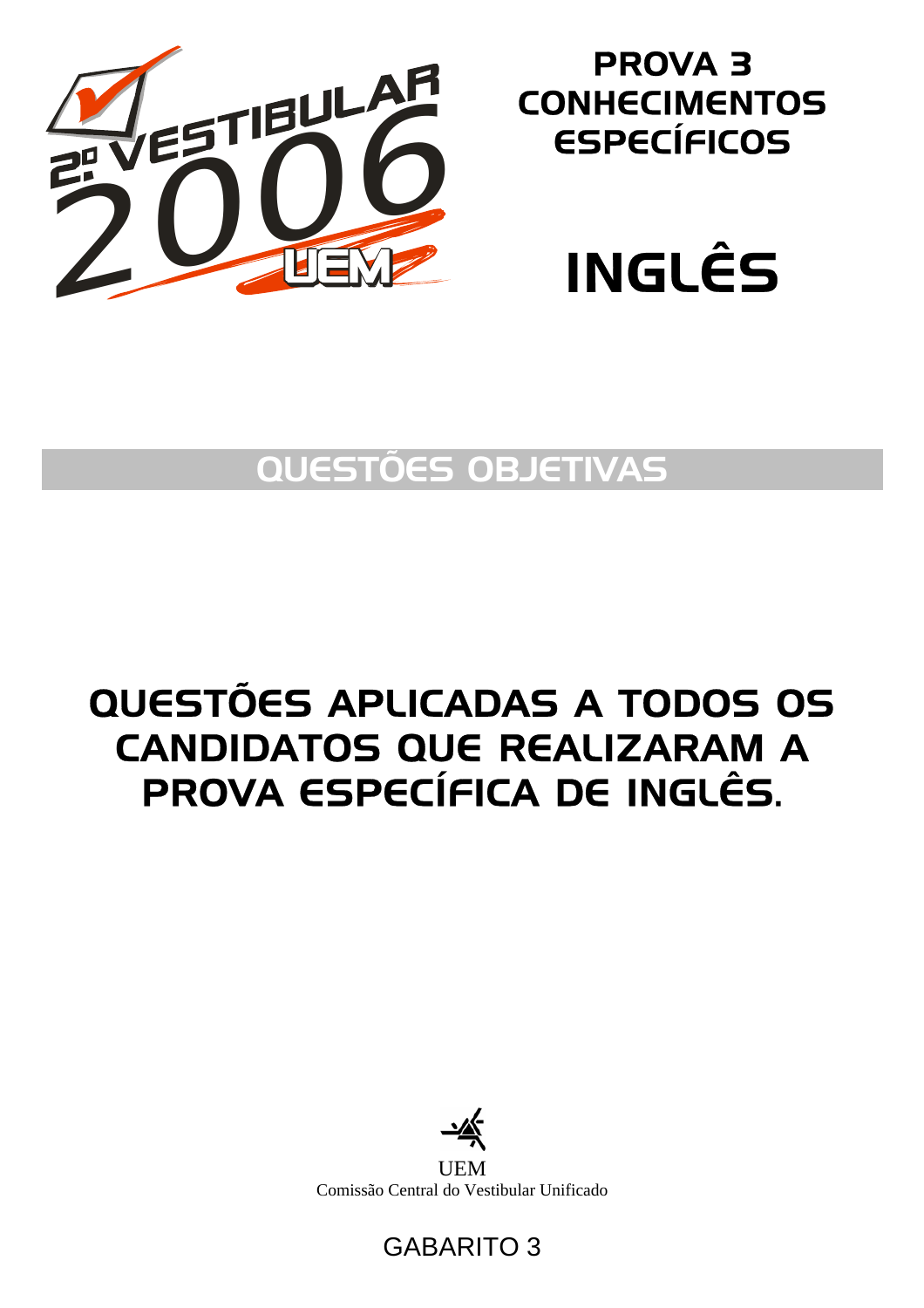# INGLÊS

### **TEXTO**

#### **Teen Obesity**

Obesity continued to increase dramatically during the late 1990s for Americans of all ages according to the data collected and analyzed by the National Center for Health Statistics, part of the Centers for Disease Control and Prevention (CDC).

The percent of children and teens who are overweight also continues to increase. Among children and teens aged 6-19, 15 percent (almost 9 million) are overweight according to the 1999-2000

- 10 data, or triple what the proportion was in 1980. In addition, the data shows that another 15 percent of children and teens aged 6-19, are considered at risk of becoming overweight.
- 15 Obesity can be defined as an excessive accumulation of body fat, which results in individuals being at least 20% heavier than their ideal body weight.

"Overweight" is defined as any weight in excess of the ideal range. Obesity is a common eating disorder associated with adolescence.

Although children have fewer weight-related health problems than adults, overweight children are at high risk of becoming overweight adolescents and adults.

- 25 Overweight people of all ages are at risk for a number of health problems including heart disease, diabetes, high blood pressure, stroke and some forms of cancer.
- 30 Obesity can weaken physical health and wellbeing, and can shorten life expectancy. It can also lead to social disabilities and unhappiness, which may cause stress and even mental illness. A study released in May 2004 suggests that overweight children are more likely to be involved in bullying
- 35 than normal-weight children are, both as victims and as perpetrators of teasing, name-calling and physical bullying.

The development of a personal identity and body image is an important goal for adolescents.

40 Your parents, physician and teachers can help you. If you think you are overweight, talk to a trusted adult about what you can do to improve your health.

(Disponível em

5

20

<http://www.pamf.org/teen/health/diseases/obesity.html>. Acesso em 26 outubro 2005.)

- **01** De acordo com o texto, as pessoas obesas A) devem medir a pressão arterial regularmente. B) podem ter sua expectativa de vida reduzida.
	- C) facilmente desenvolverão um tipo de câncer.
	- D) terão uma série de problemas de saúde.
	- E) desenvolvem cardiopatias.
- **02** O trecho "If you think you are overweight, talk to a trusted adult about what you can do to improve your health" (linhas 41-43)
	- A) é um conselho endereçado a uma criança ou a um adolescente.
	- B) indica a dificuldade que um adulto enfrenta ao tentar emagrecer.
	- C) ensina uma estratégia para perder peso.
	- D) trata da importância de se ter uma boa saúde.
	- E) auxilia o obeso em seu tratamento.
- **03** No texto, a expressão sublinhada em "Although children have fewer weight-related health problems than adults..." (linhas 21-24) pode ser substituída, sem alteração de sentido, por
	- A) "despite".
	- B) "even though".
	- C) "but".
	- D) "nevertheless".
	- E) "in spite of".

**04** – Choose the alternative in which the word given means the same as "objective". A) "data" (linha 11)

- 
- B) "least" (linha 16)
- C) "forms" (linha 28) D) "teasing" (linha 36)
- E) "goal" (linha 39)
- **05** Escolha a alternativa na qual a definição dada aos termos esteja **correta** de acordo com o texto. A) "triple" (linha 10) = um conjunto de três.
	- B) "body fat" (linha  $15$ ) = oposto de "thin".
	- C) "ideal range" (linha  $19$ ) = nos limites ideais.
	- D) "fewer" (linha  $21$ ) = no mínimo.
	- E) "weaken" (linha 29) = diminuir a capacidade.